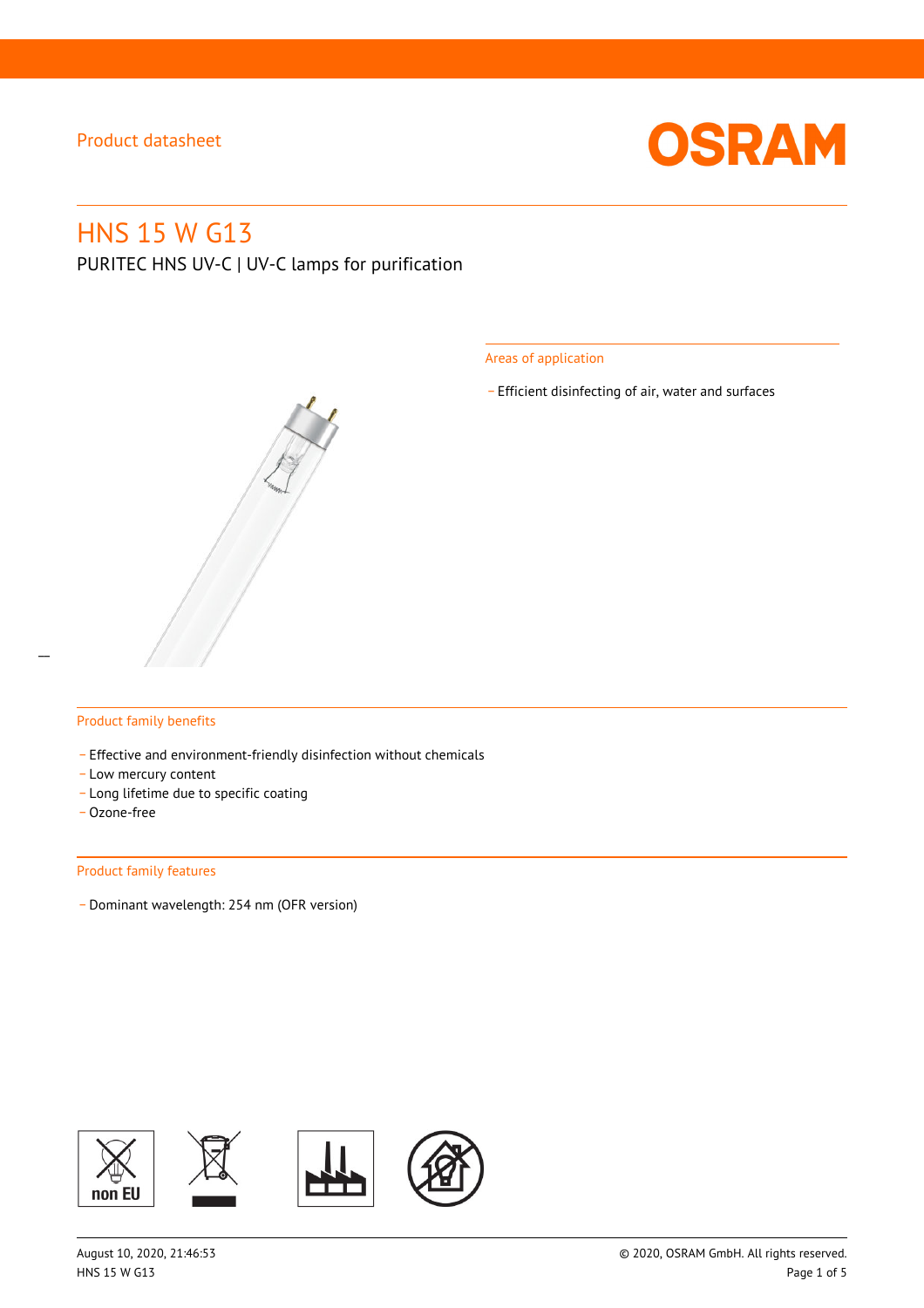### Technical data

## **Product information**

| Order reference | G13<br>пиц<br><b>15W</b><br>. |
|-----------------|-------------------------------|
|                 |                               |

### **Electrical data**

| Nominal voltage             | 55.0 V  |
|-----------------------------|---------|
| Lamp voltage                | 55 V    |
| <b>Construction voltage</b> | 55.00 V |
| <b>Nominal current</b>      | 0.33A   |
| Lamp current                | 0.33A   |
| <b>Nominal wattage</b>      | 15.00 W |

## **Photometrical data**

| <b>Luminous intensity</b>      | 7800 cd |
|--------------------------------|---------|
| Radiated power 200280 nm (UVC) | 4.9 W   |

## **Dimensions & weight**



| <b>Diameter</b>                    | 26.0 mm  |  |  |
|------------------------------------|----------|--|--|
| Length                             | 438.0 mm |  |  |
| Lifespan                           |          |  |  |
| Lifespan                           | 9000 h   |  |  |
| <b>Additional product data</b>     |          |  |  |
| <b>Base (standard designation)</b> | G13      |  |  |
| <b>Capabilities</b>                |          |  |  |
| <b>Dimmable</b>                    | No       |  |  |

 $\overline{a}$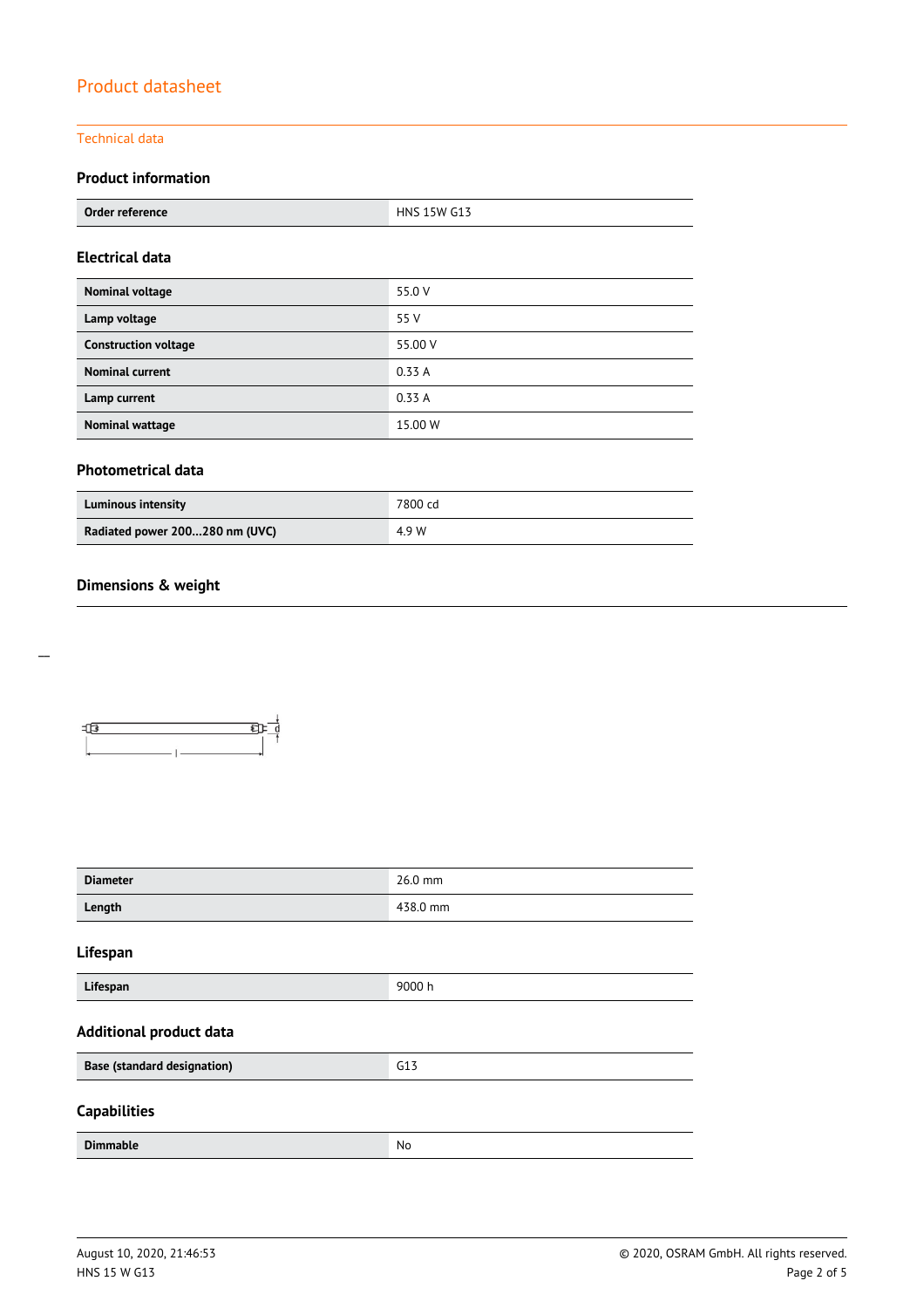**Burning position Any Any Any Any Any Any Any Any Any** 

# **Country specific categorizations**

| Order reference | 15W G13<br>HNS |
|-----------------|----------------|
|                 |                |

#### Country specific information

| <b>Product code</b> | <b>METEL code</b> | SEG-No. | <b>STK</b> number | UK Org                   |
|---------------------|-------------------|---------|-------------------|--------------------------|
| 4008321398826       | OSRHNS15OFR       | ۰       | -                 | $\overline{\phantom{a}}$ |
| 4008321398826       | OSRHNS15OFR       | ۰       | -                 | $\overline{\phantom{a}}$ |
| 4008321398840       | OSRHNS15OFR       | ۰       | ۰                 | $\overline{\phantom{a}}$ |
| 4008321770271       | -                 | $\sim$  | 4933160           | $\overline{\phantom{a}}$ |
| 4008321770271       | ٠                 | ۰       | 4933160           | $\overline{\phantom{a}}$ |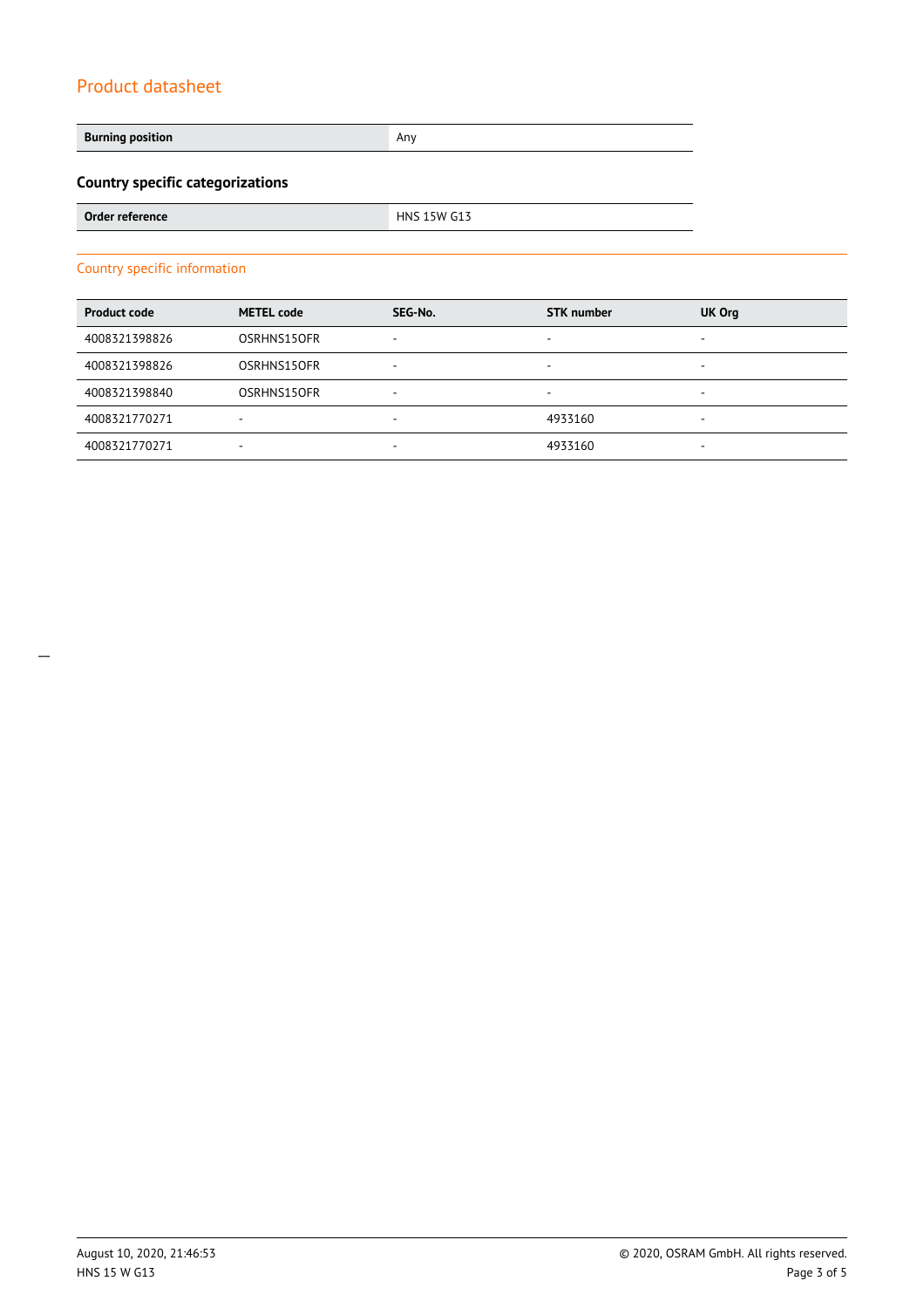# HNS 15 W G13

PURITEC HNS UV-C | UV-C lamps for purification

| <b>Product name</b> | <b>Product name ECG</b>  | <b>EAN</b>    |
|---------------------|--------------------------|---------------|
| HNS 15 W G13        | OT-ECO 1x18-24/220-240 S | 4050300638560 |
|                     | OTP-OPTIMAL 1x18-40      | 4008321873743 |